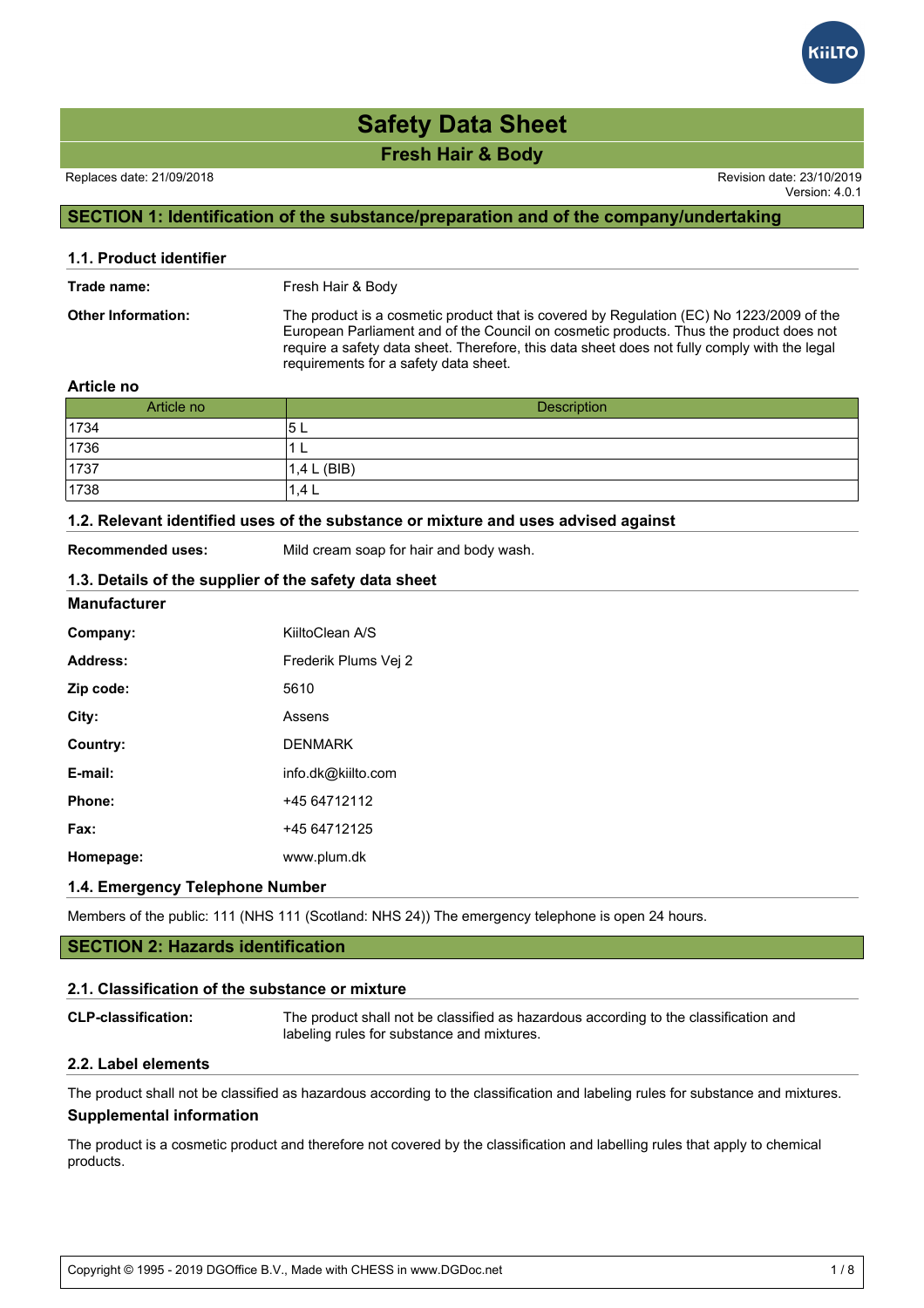Replaces date: 21/09/2018 Revision date: 23/10/2019

Version: 4.0.1

**GilTC** 

## **2.3. Other hazards**

The product does not contain any PBT or vPvB substances.

# **SECTION 3: Composition/information on ingredients**

#### **3.2. Mixtures**

| Substance                                                       | <b>CAS No</b> | EC No | <b>REACH Reg. No.</b> | Concentration | <b>Notes</b> | CLP-<br>classification |
|-----------------------------------------------------------------|---------------|-------|-----------------------|---------------|--------------|------------------------|
| <b>AQUA</b>                                                     | 7732-18-5     |       |                       | 70 - 90%      |              |                        |
| SODIUM<br>LAURETH<br><b>SULFATE</b>                             | 9004-82-4     |       |                       | $5 - 15%$     |              |                        |
| <b>COCAMIDOPRO</b><br><b>PYL BETAINE</b>                        | 61789-40-0    |       |                       | $1 - 5%$      |              |                        |
| $PEG-4$<br>RAPESEEDAMI<br>DE.                                   | 85536-23-8    |       |                       | $1 - 5%$      |              |                        |
| PEG-7<br>GLYCERYL<br>COCOATE                                    | 68201-46-7    |       |                       | $~1\%$        |              |                        |
| <b>DISODIUM</b><br>COCOAMPHODI 68650-39-5<br><b>ACETATE</b>     |               |       |                       | $< 1\%$       |              |                        |
| SODIUM<br><b>CHLORIDE</b>                                       | 7647-14-5     |       |                       | $< 1\%$       |              |                        |
| <b>SODIUM</b><br><b>BENZOATE</b>                                | 532-32-1      |       |                       | $~10.5\%$     |              |                        |
| <b>BEHENOYL PG-</b><br><b>TRIMONIUM</b><br><b>CHLORIDE</b>      | 69537-38-8    |       |                       | $< 0.5\%$     |              |                        |
| <b>CITRIC ACID</b>                                              | 77-92-9       |       |                       | $< 0.5\%$     |              |                        |
| HEXYLENE<br>GLYCOL                                              | 107-41-5      |       |                       | $< 0.5\%$     |              |                        |
| <b>PARFUM</b>                                                   |               |       |                       | $~1\%$        |              |                        |
| OCTADECYL DI-<br>T-BUTYL-4-<br><b>HYDROXYHYD</b><br>ROCINNAMATE | 2082-79-3     |       |                       | $< 0.01\%$    |              |                        |

Please see section 16 for the full text of H-phrases.

# **SECTION 4: First aid measures**

# **4.1. Description of first aid measures**

| Inhalation:          | Seek medical advice in case of persistent discomfort.                                                                                                                                                                                                                                                                                                                                                                                                               |     |
|----------------------|---------------------------------------------------------------------------------------------------------------------------------------------------------------------------------------------------------------------------------------------------------------------------------------------------------------------------------------------------------------------------------------------------------------------------------------------------------------------|-----|
| Ingestion:           | Wash out mouth thoroughly and drink 1-2 glasses of water in small sips. Seek medical<br>advice in case of persistent discomfort.                                                                                                                                                                                                                                                                                                                                    |     |
| <b>Skin contact:</b> | Wash the skin with water.                                                                                                                                                                                                                                                                                                                                                                                                                                           |     |
| Eye contact:         | Flush with water (preferably using eye wash equipment) until irritation subsides. Seek<br>medical advice if symptoms persist.                                                                                                                                                                                                                                                                                                                                       |     |
| General:             | In case of doubt or if symptoms persist, seek medical advice. The product has been safety<br>evaluated in accordance with Regulation (EC) No 1223/2009 on cosmetic products, Article<br>10. If, despite the implemented safety evaluations, problems or discomfort are still<br>experienced when using the product, please report it to KiiltoClean A/S, info.dk@kiilto.com<br>or phone +45 6471 2112, so that necessary remedial measures can be initiated and the |     |
|                      | Copyright © 1995 - 2019 DGOffice B.V., Made with CHESS in www.DGDoc.net                                                                                                                                                                                                                                                                                                                                                                                             | 2/8 |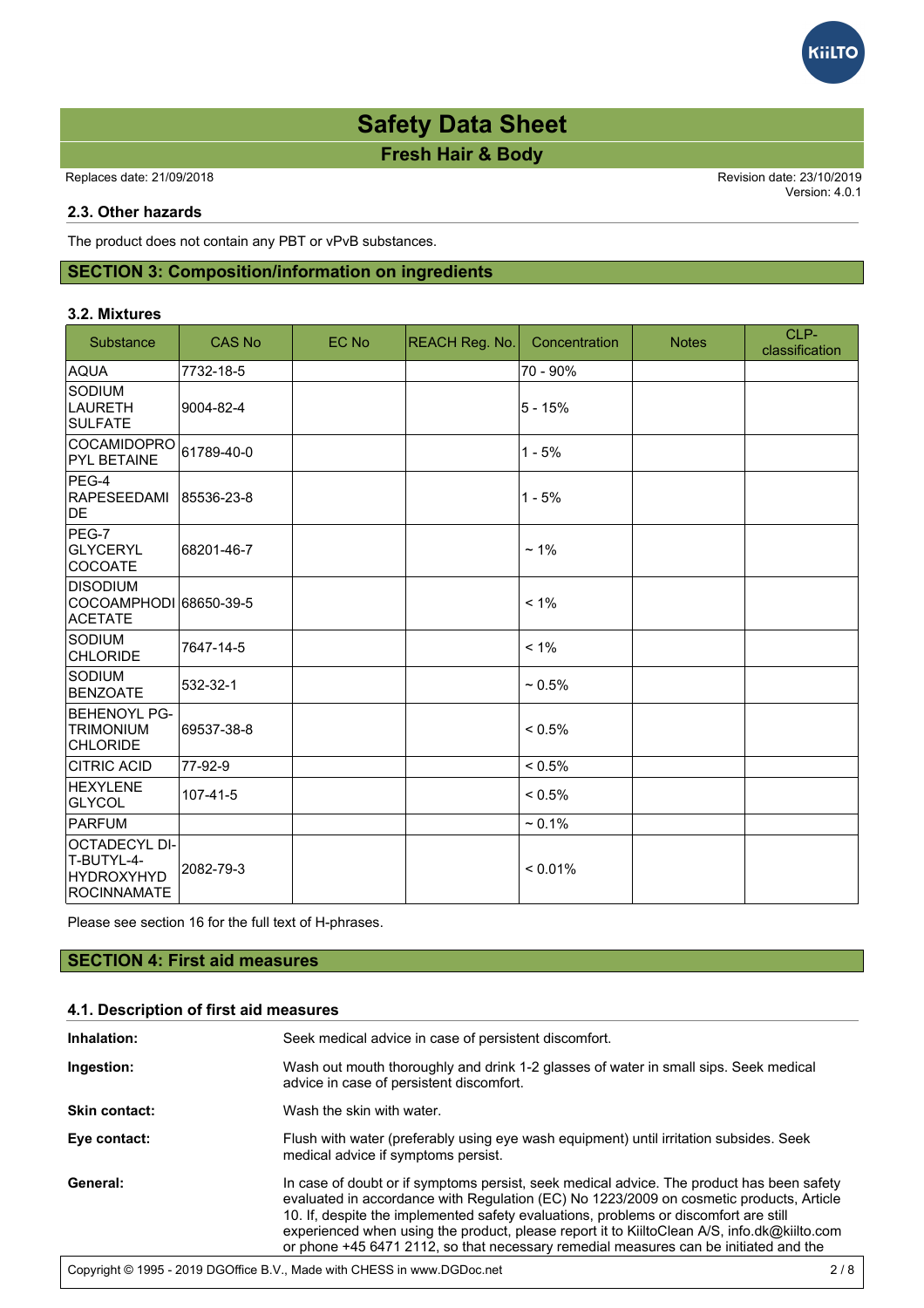

# **Fresh Hair & Body Existence with Regulation (EC) No 1223/2009** on cosmetic products, Article products, Article products, Article products, Article products, Article products, Article products, Article products, Article **Safety Data Sheet**  $10.10$ . If, despite the implemented safety evaluations, problems or discomfort are still are still

Replaces date: 21/09/2018

Version: 4.0.1 Revision date: 23/10/2019 or phone +45 6471 2112, so that necessary remedial measures can be included and the initiated and the initiated and the initiated and the initiated and the initiated and the initiated and the initiated and the initiated an

obligation to report serious adverse effects in accordance with Article 23 of the Regulation are met. Serious adverse effects should always be reported to the competent authority of the State where the issue occurred.

### **4.2. Most important symptoms and effects, both acute and delayed**

Not relevant, as the product is a cosmetic product.

### **4.3. Indication of any immediate medical attention and special treatment needed**

No special immediate treatment required.

### **SECTION 5: Fire-fighting measures**

#### **5.1. Extinguishing media**

| Suitable extinguishing media:      | The product is not directly flammable. Choose extinguishing agents based on the<br>surrounding fire. |
|------------------------------------|------------------------------------------------------------------------------------------------------|
| Unsuitable extinguishing<br>media: | Do not use water stream, as it may spread the fire.                                                  |

#### **5.2. Special hazards arising from the substance or mixture**

The product is not directly flammable. Avoid inhalation of vapour and fumes - seek fresh air.

#### **5.3. Advice for fire-fighters**

If there is a risk of exposure to vapour and flue gases, a self-contained breathing apparatus must be worn.

# **SECTION 6: Accidental release measures**

#### **6.1. Personal precautions, protective equipment and emergency procedures**

**For non-emergency personnel:** Keep unnecessary personnel away.

For emergency responders: In addition to the above: No special steps are necessary.

#### **6.2. Environmental precautions**

Do not discharge large quantities of concentrated spills and residue into drains.

### **6.3. Methods and material for containment and cleaning up**

Contain and absorb spill with sand or other absorbent material and transfer to suitable waste containers. Rinse with water. Wipe up minor spills with a cloth.

#### **6.4. Reference to other sections**

See section 8 for type of protective equipment. See section 13 for instructions on disposal.

## **SECTION 7: Handling and storage**

#### **7.1. Precautions for safe handling**

No special requirements.

## **7.2. Conditions for safe storage, including any incompatibilities**

Storage temperature: 0-30 °C.

## **7.3. Specific end use(s)**

Copyright © 1995 - 2019 DGOffice B.V., Made with CHESS in www.DGDoc.net 3 / 8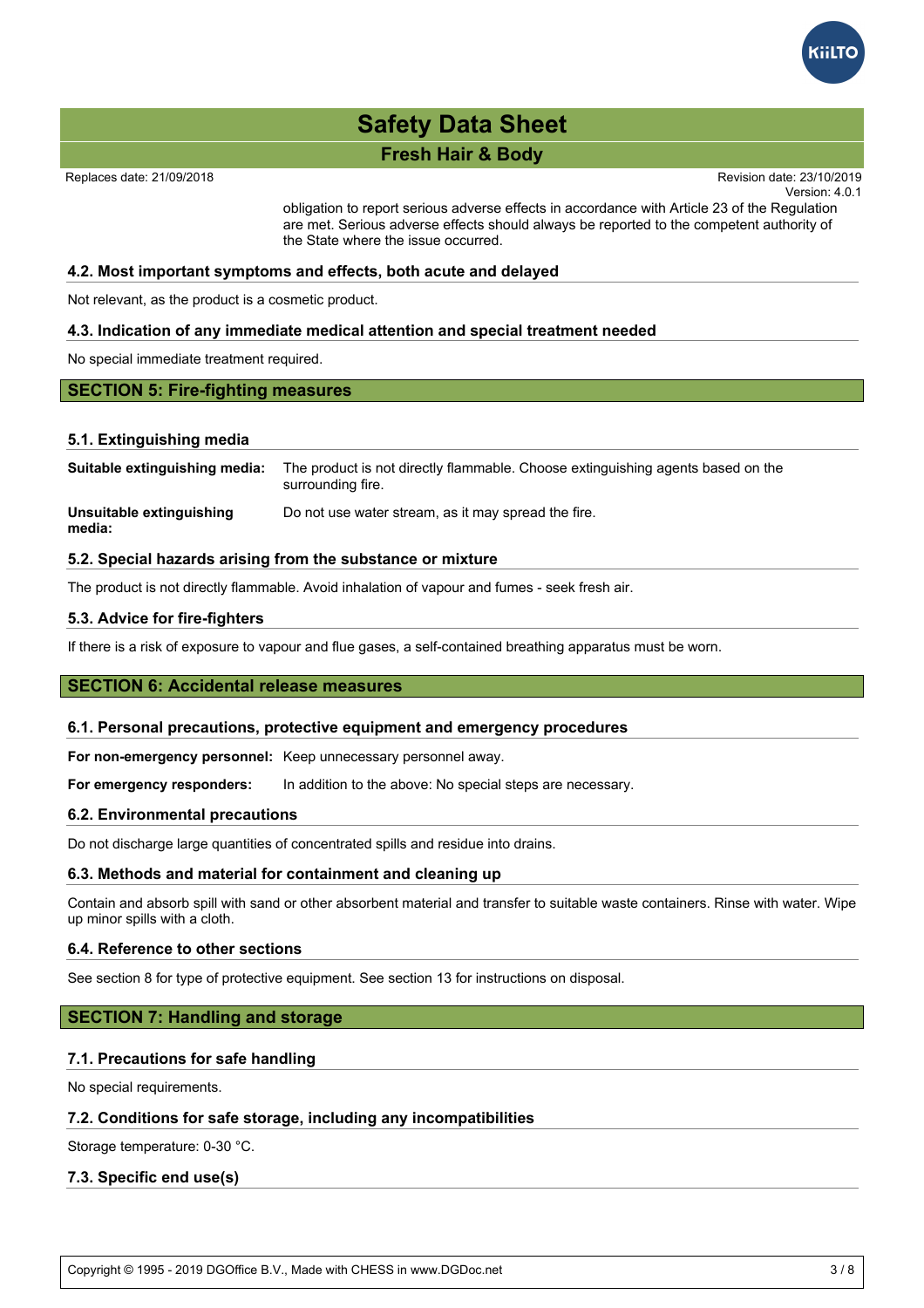Replaces date: 21/09/2018 Revision date: 23/10/2019 Version: 4.0.1

## None.

# **SECTION 8: Exposure controls/personal protection**

# **8.1. Control parameters Occupational exposure limit:** Contains no substances subject to reporting requirements **Other Information:** The product requires no special exposure control. **8.2. Exposure controls Appropriate engineering controls:** Wear the personal protective equipment specified below. **Personal protective equipment,** Not required. **eye/face protection: Personal protective equipment,** Not required. **skin protection: Personal protective equipment,** Not required. **hand protection: Personal protective equipment,** Not required. **respiratory protection: Environmental exposure controls:** Ensure compliance with local regulations for emissions.

# **SECTION 9: Physical and chemical properties**

## **9.1. Information on basic physical and chemical properties**

| Parameter                               |                                  | Value/unit     |
|-----------------------------------------|----------------------------------|----------------|
| <b>State</b>                            | Viscous liquid.                  |                |
| Colour                                  | Clear                            |                |
| Odour                                   | Perfumed odour                   |                |
| Solubility                              | Soluble in the following: Water. |                |
| Explosive properties                    | Non-explosive                    |                |
| Oxidising properties                    | N/A                              |                |
| Parameter                               | Value/unit                       | <b>Remarks</b> |
| pH (solution for use)                   | No data                          |                |
| pH (concentrate)                        | $4.5 - 6.0$                      |                |
| Melting point                           | No data                          |                |
| Freezing point                          | No data                          |                |
| Initial boiling point and boiling range | No data                          |                |
| <b>Flash Point</b>                      | No data                          |                |
| Evaporation rate                        | No data                          |                |
| Flammability (solid, gas)               | No data                          |                |
| <b>Flammability limits</b>              | No data                          |                |
| <b>Explosion limits</b>                 | No data                          |                |
| Vapour pressure                         | No data                          |                |
| Vapour density                          | No data                          |                |
| Relative density                        | No data                          |                |
| Partition coefficient n-octonol/water   | No data                          |                |
| Auto-ignition temperature               | No data                          |                |
| Decomposition temperature               | No data                          |                |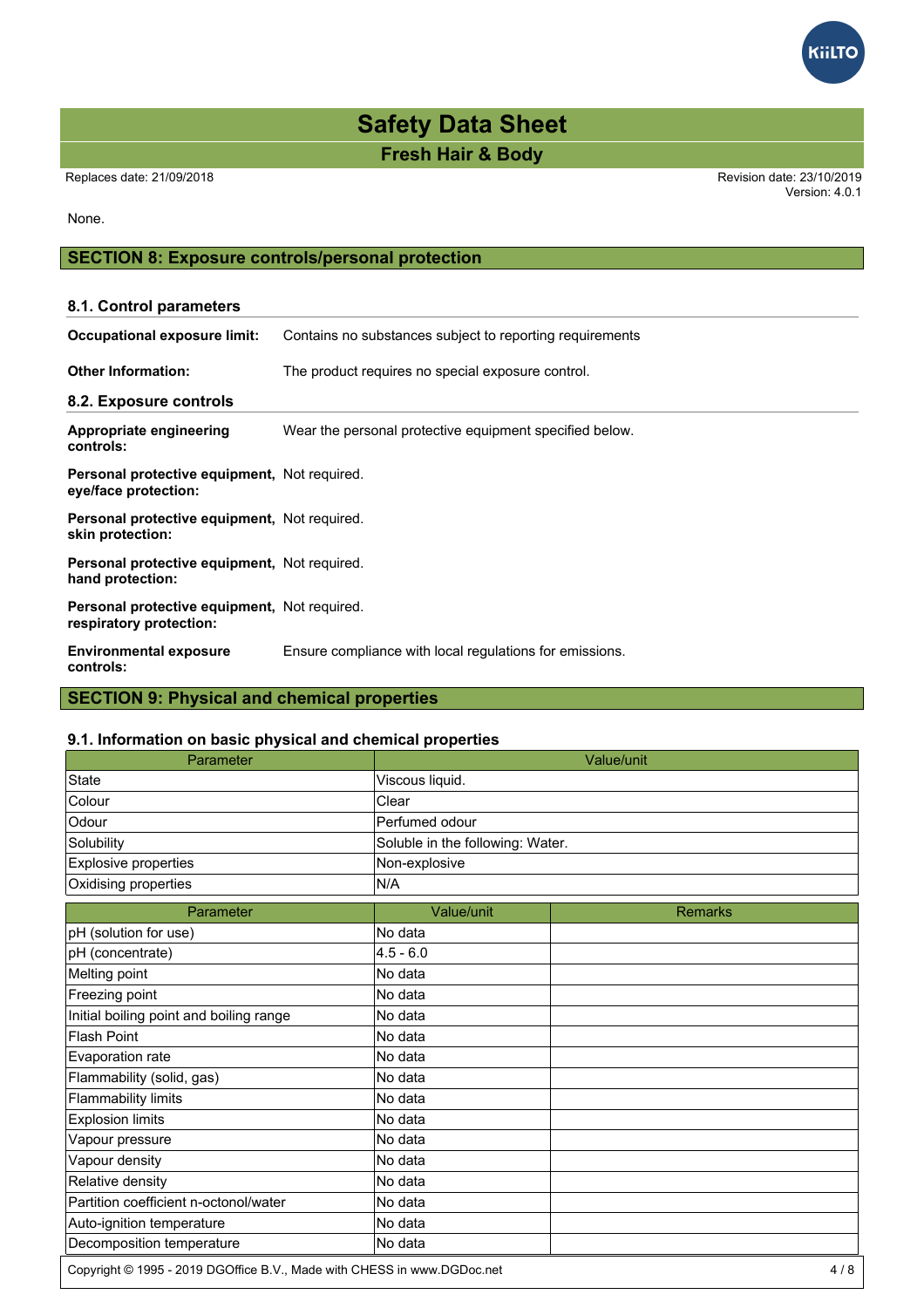

| <b>Safety Data Sheet</b> |                              |  |
|--------------------------|------------------------------|--|
|                          | <b>Fresh Hair &amp; Body</b> |  |

Replaces date: 21/09/2018 Revision date: 23/10/2019

|                    |             | . |
|--------------------|-------------|---|
| Viscos,            | muu<br>CDS  |   |
| החיי.<br>threshold | data<br>INo |   |

# **9.2 Other information**

| - 101   |                               |  |
|---------|-------------------------------|--|
| Density | $1100 \text{ kg/m}^3$<br>1000 |  |
|         |                               |  |

# **SECTION 10: Stability and reactivity**

## **10.1. Reactivity**

Not reactive.

# **10.2. Chemical stability**

The product is stable when used in accordance with the supplier's directions.

# **10.3. Possibility of hazardous reactions**

None known.

# **10.4. Conditions to avoid**

None known.

## **10.5. Incompatible materials**

None known.

# **10.6. Hazardous decomposition products**

None known.

# **SECTION 11: Toxicological information**

# **11.1. Information on toxicological effects**

| Acute toxicity - oral:                                     | Ingestion of large quantities may cause discomfort. The product does not have to be<br>classified. |
|------------------------------------------------------------|----------------------------------------------------------------------------------------------------|
| Acute toxicity - dermal:                                   | The product does not have to be classified.                                                        |
| Acute toxicity - inhalation:                               | The product does not have to be classified.                                                        |
| <b>Skin corrosion/irritation:</b>                          | The product does not have to be classified.                                                        |
| Serious eye damage/eye<br>irritation:                      | Temporary irritation. The product does not have to be classified.                                  |
| <b>Respiratory sensitisation or</b><br>skin sensitisation: | The product does not have to be classified.                                                        |
| Germ cell mutagenicity:                                    | The product does not have to be classified.                                                        |
| <b>Carcinogenic properties:</b>                            | The product does not have to be classified.                                                        |
| <b>Reproductive toxicity:</b>                              | The product does not have to be classified.                                                        |
| <b>Single STOT exposure:</b>                               | The product does not have to be classified.                                                        |
| <b>Repeated STOT exposure:</b>                             | The product does not have to be classified.                                                        |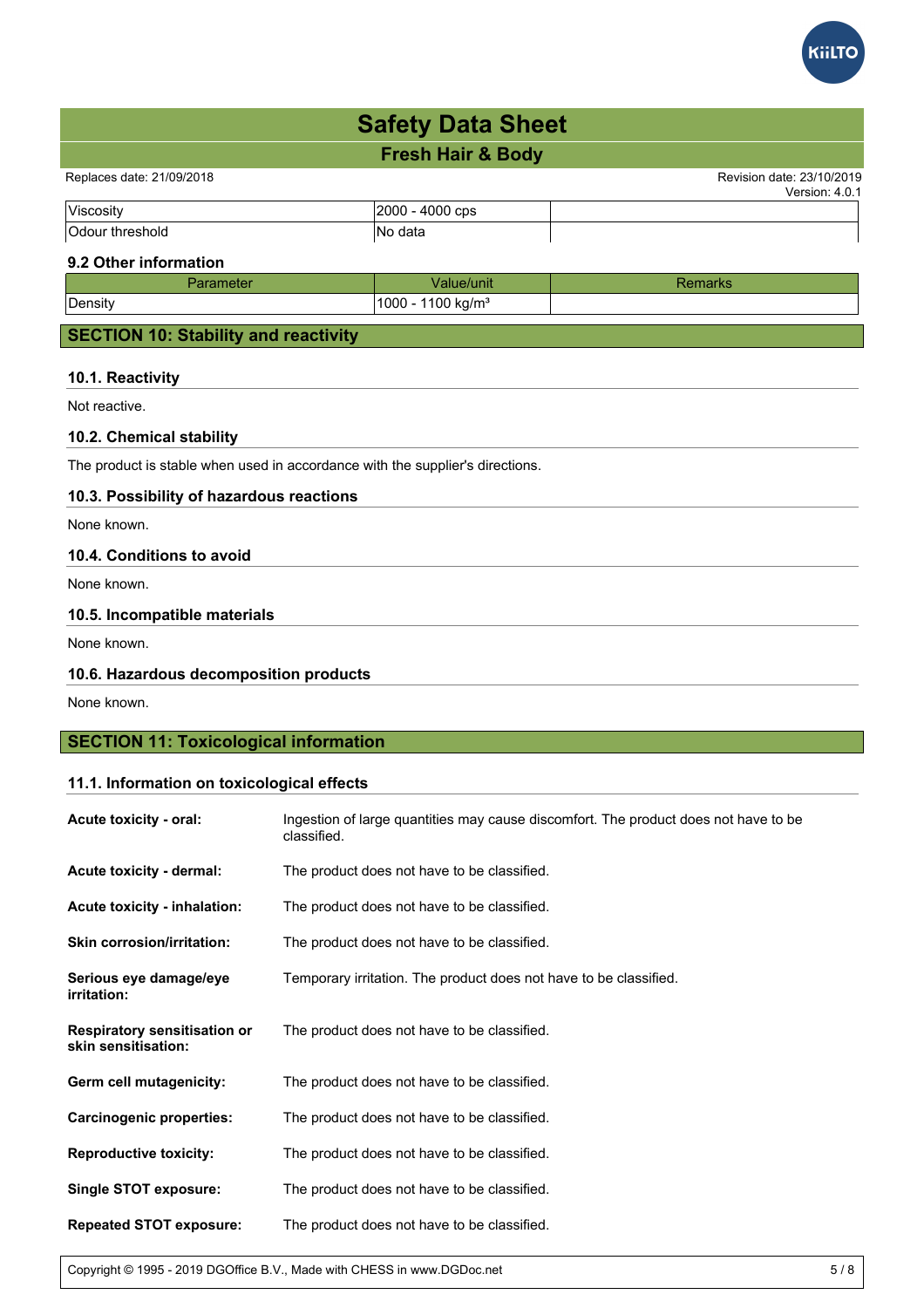

Replaces date: 21/09/2018 Revision date: 23/10/2019

Version: 4.0.1

**Aspiration hazard:** The product does not have to be classified.

**Other toxicological effects:** The product has been safety evaluated in accordance with Regulation (EC) No 1223/2009 on cosmetic products, Article 10.

# **SECTION 12: Ecological information**

# **12.1. Toxicity**

The product does not have to be classified.

## **12.2. Persistence and degradability**

Expected to be biodegradable.

## **12.3. Bioaccumulative potential**

No bioaccumulation expected.

## **12.4. Mobility in soil**

Test data are not available.

## **12.5. Results of PBT and vPvB assessment**

The product does not contain any PBT or vPvB substances.

### **12.6. Other adverse effects**

None known.

## **Other Information**

The product carries the Nordic Eco-label. See the criteria at http://www.ecolabel.dk/kriterier.

# **SECTION 13: Disposal considerations**

## **13.1. Waste treatment methods**

Contact the local authorities.

Empty, cleansed packaging should be disposed of for recycling.

**Category of waste:** 07 06 99 wastes not otherwise specified

# **SECTION 14: Transport information**

**14.1. UN-No.:** Not applicable. **14.4. Packing group:** Not applicable. **14.2. UN proper shipping name: 14.3. Transport hazard class(es):**

Not applicable.

Not applicable. **14.5. Environmental hazards:**

Not applicable.

## **14.6. Special precautions for user**

None.

# **14.7. Transport in bulk according to Annex II of MARPOL and the IBC Code**

Not applicable.

# **SECTION 15: Regulatory information**

## **15.1. Safety, health and environmental regulations/legislation specific for the substance or mixture**

Copyright © 1995 - 2019 DGOffice B.V., Made with CHESS in www.DGDoc.net 6 / 8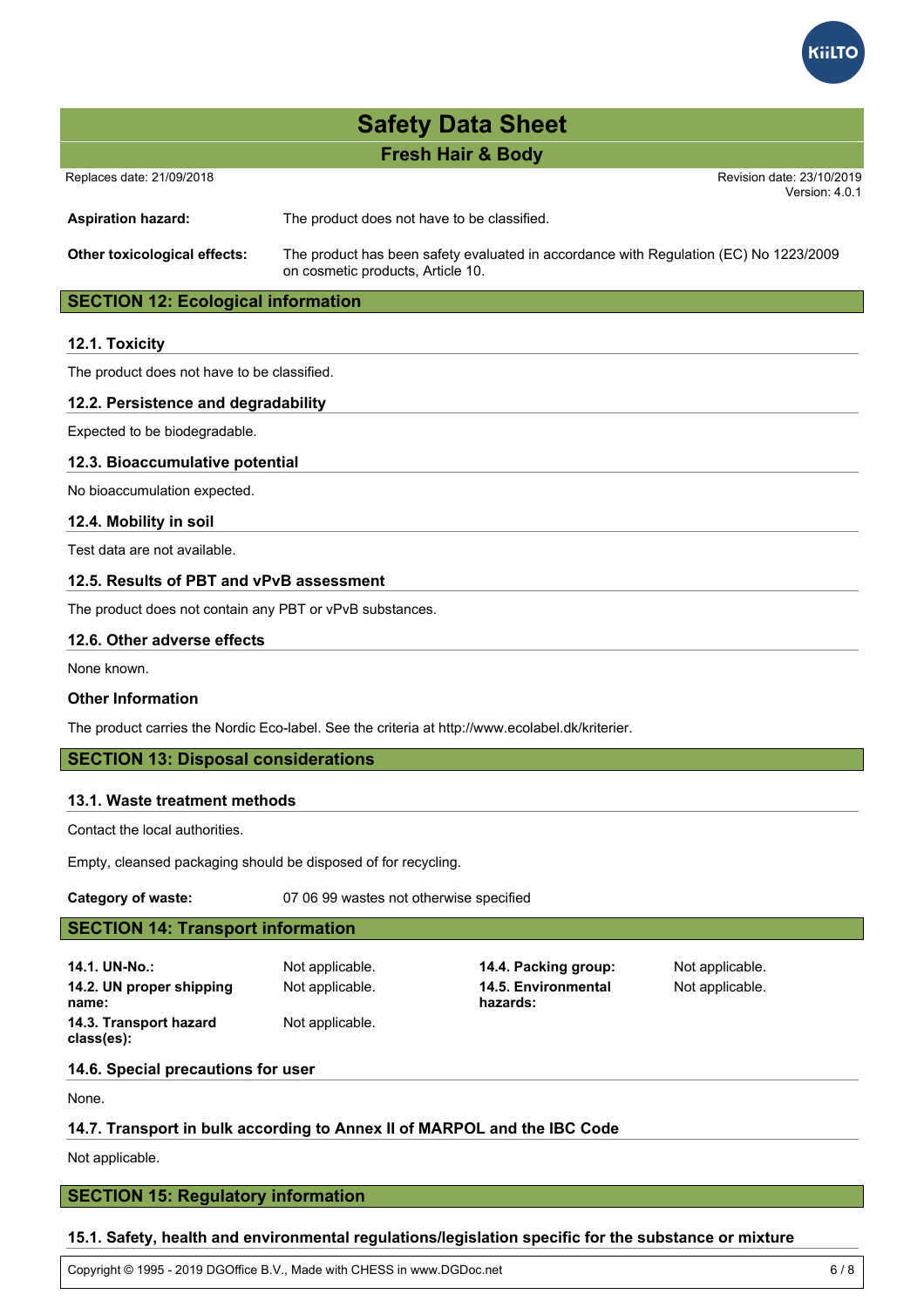

 Replaces date: 21/09/2018 Revision date: 23/10/2019 Version: 4.0.1

**Special Provisions:** This product is covered by Regulation (EC) No 1223/2009 of the European Parliament and of the Council on cosmetic products. The product is therefore not covered by Regulation (EC) No 1272/2008 of the European Parliament and Council of 16 December 2008 on classification, labelling and packaging of substances and mixtures in accordance with Article 1, Paragraph 5c. Moreover, the product contains none of the substances listed in Regulation 1907/2006 EC Article 31, Paragraph 1b) and c) or Paragraph 3 a), b) and c). As a result of this the product is not covered by Regulation (EC) No 1907/2006 of the European Parliament and Council of 18 December 2006 concerning the Registration, Evaluation, Authorisation and Restriction of Chemicals (REACH), in which Article 31 sets out the requirements for safety data sheets. There is therefore no requirement for a safety data sheet to be drawn up for the above products in order to comply with the requirements of the Regulation.

### **15.2. Chemical Safety Assessment**

**Other Information:** Chemical safety assessment has not been performed. The product has been safety evaluated in accordance with Regulation (EC) No 1223/2009 on cosmetic products, Article 10.

# **SECTION 16: Other information**

### **Version history and indication of changes**

| Version | <b>Revision date</b> | Responsible           | <b>Changes</b>                       |
|---------|----------------------|-----------------------|--------------------------------------|
| 4.0.1   | 23/10/2019           | KiiltoClean A/S (SKP) | 1.1, 1.3, 4, 16                      |
| 4.0.0   | 21/09/2018           | Plum A/S (SKP)        | New composition and Product<br>lName |
| 3.1.0   | 11/11/2015           | Plum A/S (SKP)        | 2015/830 (UK)                        |
| 3.0.0   | 09/02/2015           | Plum A/S (SKP)        | 453/2010 (UK) and new<br>Isoftware   |

| <b>Abbreviations:</b>     | DNEL: Derived No Effect Level<br><b>PNEC: Predicted No Effect Concentration</b><br>PBT: Persistent, Bioaccumulative and Toxic<br>vPvB: Very Persistent and Very Bioaccumulative<br>STOT: Specific Target Organ Toxicity |
|---------------------------|-------------------------------------------------------------------------------------------------------------------------------------------------------------------------------------------------------------------------|
| <b>Other Information:</b> | Shelf life: 30 months. Additional information can be obtained by contacting<br>info.dk@kiilto.com or by telephone +45 6471 2112.                                                                                        |
| Date:                     | 23/10/2019                                                                                                                                                                                                              |
| SDS is prepared by        |                                                                                                                                                                                                                         |
| Company:                  | KiiltoClean A/S                                                                                                                                                                                                         |
| Address:                  | Frederik Plums Vej 2                                                                                                                                                                                                    |
| Zip code:                 | 5610                                                                                                                                                                                                                    |
| City:                     | Assens                                                                                                                                                                                                                  |
| Country:                  | <b>DENMARK</b>                                                                                                                                                                                                          |
| E-mail:                   | info.dk@kiilto.com                                                                                                                                                                                                      |
| Phone:                    | +45 64712112                                                                                                                                                                                                            |
| Fax:                      | +45 64712125                                                                                                                                                                                                            |